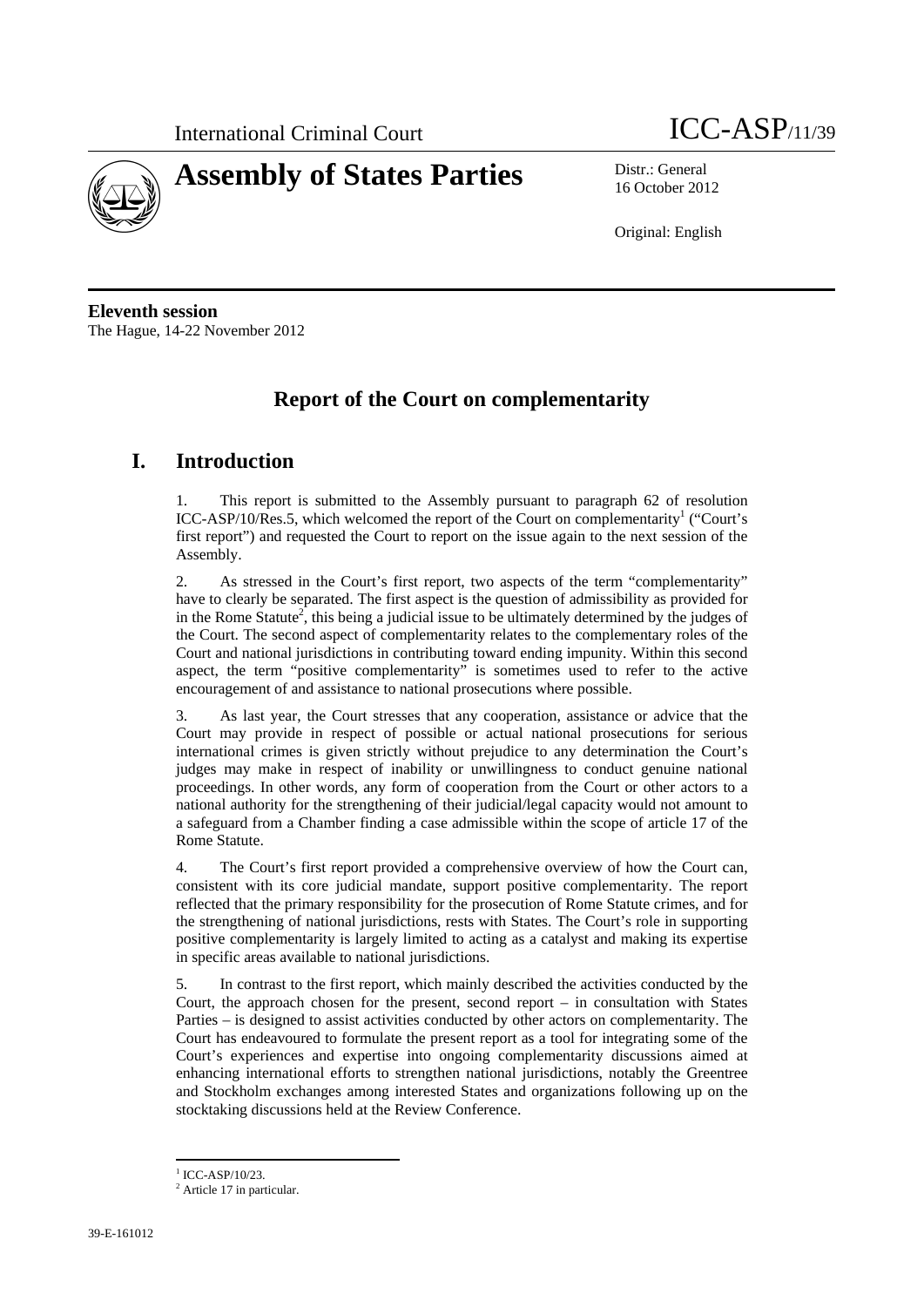6. Concretely, the report contains select, thematically organized technical items and suggestions relating to specific areas where capacity building efforts in national jurisdictions could, in the Court's assessment, be particularly necessary and may benefit from recourse to the Court's practice and expertise. Such considerations may be helpful both in the design of needs assessment criteria as well as in the planning of actual capacity building assistance. They are intended to assist the discussions on technical and operational aspects of strengthening complementarity in the Greentree framework, as well as aimed at contributing to ensuring the desired coordination amongst key actors engaged in complementarity efforts and the sustainability of such initiatives.

7. Furthermore, the present report contains a section on the Office of the Prosecutor's draft Policy Paper on Preliminary Examinations as a potentially relevant document for those devising criteria for country engagement and determining overall need for assistance in addressing Rome Statute crimes. Again, while this information is designed for use by the Office of the Prosecutor in its judicial admissibility assessment, it may nevertheless be of use to other actors for other purposes.

8. The Court stresses that the views contained in the present report are subject to review and provided for information purposes only. The strengthening of national jurisdictions is not part of the Court's core mandate and none of the information in this report should be considered as constituting alone sufficient guidance for capacity building activities. The information provided should always be analyzed and adapted in light of the circumstances of specific national settings. It should also be noted that the report is nonexhaustive in nature, discussing only select aspects of investigating, prosecuting and adjudicating international crimes, and it should be perceived as part of an evolving discussion in the context of the Court's continued reporting to the Assembly on this matter.

9. During the reporting period, the Court continued to enhance coordination and cooperation with the Secretariat of the Assembly in the context of the latter's mandate to facilite the exchange of information between various stakeholders. The Presidency of the Court, which frequently provides advice to States in need of technical assistance for the implementation of the Rome Statute, referred a number of concrete queries in relation to capacity building or training needs to the Secretariat's focal point on complementarity. The Office of the Prosecutor met with the Secretariat and shared information from its missions, including on what matters could require the attention of other complemenarity actors.

10. As has been stressed on multiple occasions, the strengthening of national jurisdictions is crucial for ending impunity and it can furthermore help prevent situations from reaching the Court and international proceedings incurring costs on the States Parties. Mindful of this, the Court uses various opportunities, in the course of its regular activities and within existing resources, to promote awareness of issues related to complementarity, including the role of the Secretariat. In a new development during the reporting period, the Court endorsed, in consultation with the President of the Assembly of States Parties, the Global Forum on Law, Justice and Development3 (GFLJD) as a potential avenue for enhancing awareness of Rome Statute issues among development actors and for making knowledge tools such as the ICC Legal Tools and the Assembly's Complementarity Extranet more widely known.

# **II. Considerations for country engagement**

11. As the Greentree/Stockholm discussions have progressed, criteria for country engagement and determining the need for capacity building assistance has increasingly become a focal topic under consideration.4

12. In this connection, it may be beneficial for those devising said criteria to consult with the Court on information relating to specific situations, notably those under preliminary examination by the Office or in which investigations and/or prosecutions are ongoing, as well as on potentially relevant documents and policies of the Court, such as the Office of the Prosecutor's draft Policy Paper on Preliminary Examinations, prepared in the

<sup>3</sup> http://www.globalforumljd.org/.

<sup>4</sup> See e.g. para 3, Synthesis Report of the Stockholm meeting, 30-31 May 2012.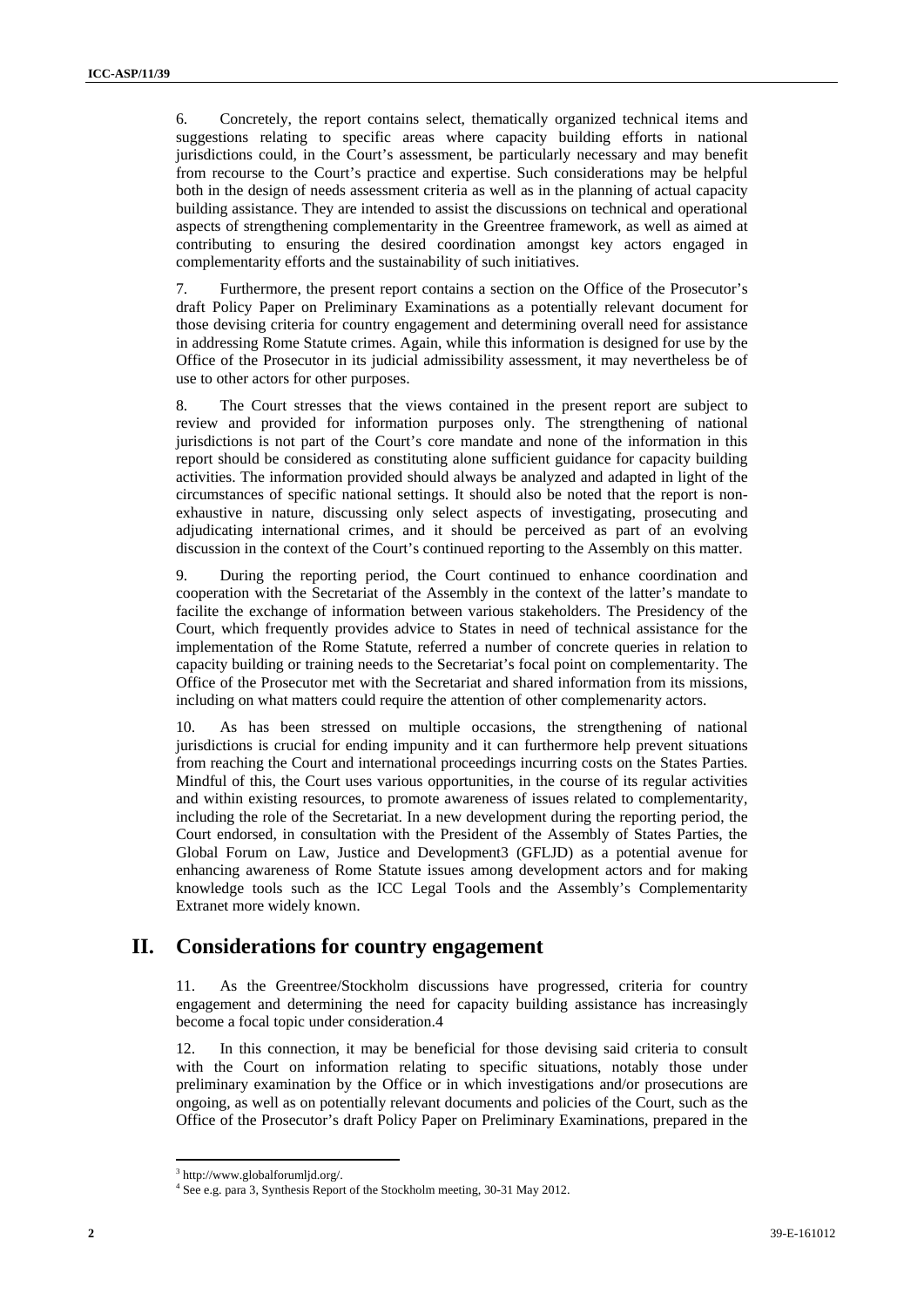context of the Office's admissibility assessment.<sup>5</sup> Selected parts of the draft Policy Paper – which is subject to review and will be finalized/updated in the near future – are reproduced here for ease of reference:

56. If there are or have been national investigations or prosecutions, then the question of unwillingness or inability arises and the Office will assess whether such proceedings are vitiated by an unwillingness or inability to genuinely carry out the proceedings. Where it is necessary to assess "unwillingness" and "inability", the Office will analyse the relevant national investigation and prosecution of the conduct alleged.

[…]

58. For the purpose of assessing inability in a particular case or potential case, the Office will consider whether, due to a total or substantial collapse or unavailability of its national judicial system, the State is unable to collect the necessary evidence and testimony, or otherwise unable to carry out its proceedings.

59. In conducting its evaluation, the Office may consider, inter alia, the absence of conditions of security for witnesses, investigators, prosecutors and judges or lack of adequate protection systems; the existence of laws that serve as a bar to domestic proceedings in the case at hand, such as amnesties, immunities or statutes of limitation; or the lack of adequate means for effective investigations and prosecutions.

60. For the purpose of assessing unwillingness in a particular case, the Office may consider whether there is evidence of intent to shield the person(s) concerned from criminal responsibility for crimes within the Court's jurisdiction.

61. This may be assessed in light of such indicators as, inter alia, the scope of the investigation and in particular whether the focus is on the most responsible of the most serious crimes or marginal perpetrators or minor offences; manifestly insufficient steps in the investigation or prosecution; deviations from established practices and procedures; ignoring evidence or giving it insufficient weight; intimidation of victims, witnesses or judicial personnel; irreconcilability of findings with evidence tendered; lack of resources allocated to the proceedings at hand as compared with overall capacities; and refusal to provide information or cooperate with the Court.

62. Unwillingness can also be found in light of unjustified delays in the proceedings and lack of independence or impartiality.

63. Unjustified delay in the proceedings at hand may be assessed in light of, inter alia, whether the delay in the proceedings can be objectively justified in the circumstances; and whether there is evidence in the circumstances of a lack of intent to bring the person(s) concerned to justice.

64. Independence in the proceedings at hand may be assessed in light of such indicators as, inter alia, the alleged involvement of the apparatus of the State, including those responsible for law and order, in the commission of the alleged crimes; the extent to which appointment and dismissal of investigators, prosecutors and judges affect due process in the case; the application of a regime of immunity and jurisdictional privileges for alleged perpetrators; political interference in the investigation, prosecution and trial; and corruption of investigators, prosecutors and judges.

65. Impartiality in the proceedings at hand may be assessed in light of such indicators as, inter alia, linkages between the suspected perpetrators and competent authorities responsible for investigation, prosecution and/or adjudication of the crimes; public statements, awards, sanctions, promotions or demotions, deployments, dismissals or reprisals in relation to investigative, prosecutorial or judicial personnel concerned.

<sup>5</sup> Available at http://www.icc-cpi.int/Menus/ICC/Structure+of+the+Court/Office+of+the+Prosecutor/Policies+and +Strategies/Draft+Policy+Paper+on+Preliminary+Examinations.htm.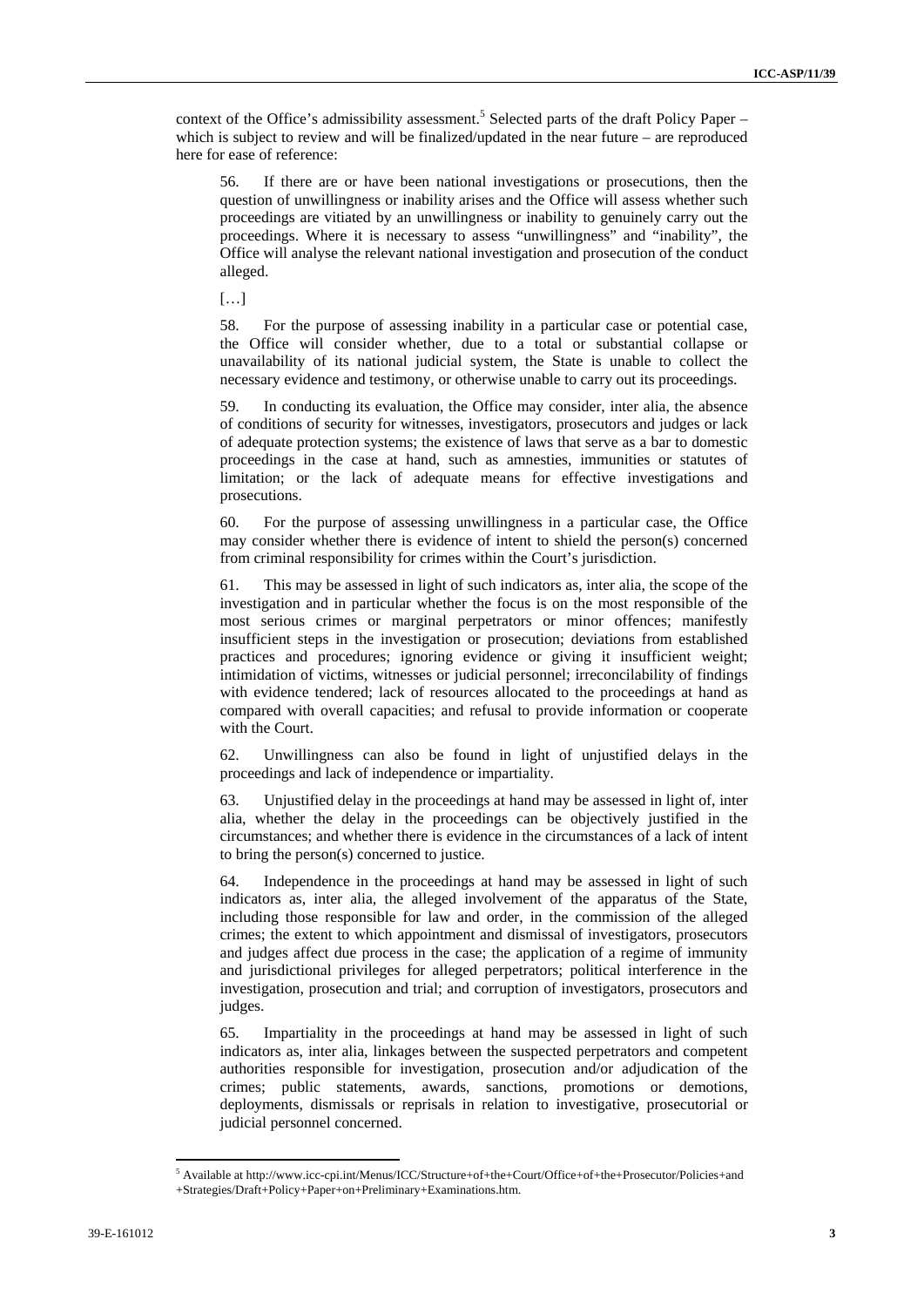# **III. Thematic areas for the attention of other complementarity actors**

13. The Greentree consultations indicated that "one of the major outcomes […] has been the resolve to move complementarity from broader policy discussions towards a more concrete plan of action to ensure implementation of initiatives on the ground."

14. In an effort to assist this ongoing process, this section contains selected thematic areas which should be given particular attention in the planning and provision of capacity building assistance.

15. Each thematic area contains a non-exhaustive list of pertinent and concrete essentials which can serve as practical guide to various actors undertaking complementarity initiatives directed towards support to criminal justice sectors and national justice systems as a whole.

16. It is hoped that this exercise may also assist in the design of needs assessment criteria, including in the relation to the skills and competencies that might be required in a given area, in particular when addressing deficiencies.

17. Within some thematic areas, a distinction has been made between ICC situation countries, including situations under preliminary examination, and other countries reflecting specific factors that may have to be taken into account with regard to the former.

18. Ongoing complementarity efforts in the ICC situation countries are important in the long term, to strengthen the ability of these countries to prosecute the Rome Statute crimes themselves. However, bearing in mind the Court's involvement in these countries, it is advisable, for those undertaking complementarity related initiatives, to ensure, whenever possible and appropriate, close consultation with the Court, with due regard to its independent judicial mandate and possible ongoing judicial proceedings. This coordinated approach can also contribute to creating a positive, lasting legacy of all actors of the Rome Statute system in these countries.

19. This approach will also ensure that, whenever the Court's work in these countries would approach its completion, a great deal of work would have been achieved, thus impacting positively on the Court's costs related to its exit strategy.

20. It is also essential to underline that in the situation countries, extensive Court expertise already exists. Additionally, whenever the Court had decided to open a field presence, field based experts remain valuable resources. Thus, the actors undertaking complementarity related projects are invited to make use of this expertise and consult with the Court to ensure the desired coordination and the positive impact envisaged.

# **A. Implementing legislation / criminal law and procedure reform**

21. The availability of adequate provisions and procedures in national legislation to allow for national investigations and prosecutions of Rome Statute crimes and to ensure cooperation with the Court is an area where additional focus from other complementarity actors is needed.

22. National legislation should *inter alia* contain:

necessary provisions on victim and witness protection, including, wherever possible and practicable, the establishment of a specialized independent body with expertise on protection, be it a witness protection and support agency or a specialized unit

(b) provisions, where the national legal system allows for victims participation and reparation, for reparations in the spirit of the Rome Statute from convicted perpetrators, or from state resources where convicted perpetrators do not have resources

# **B. Witness and victims protection and support**

23. As noted in the Court's first report, witness and victims protection and support is one of the crucial areas contributing to effective prosecution of Rome Statute crimes and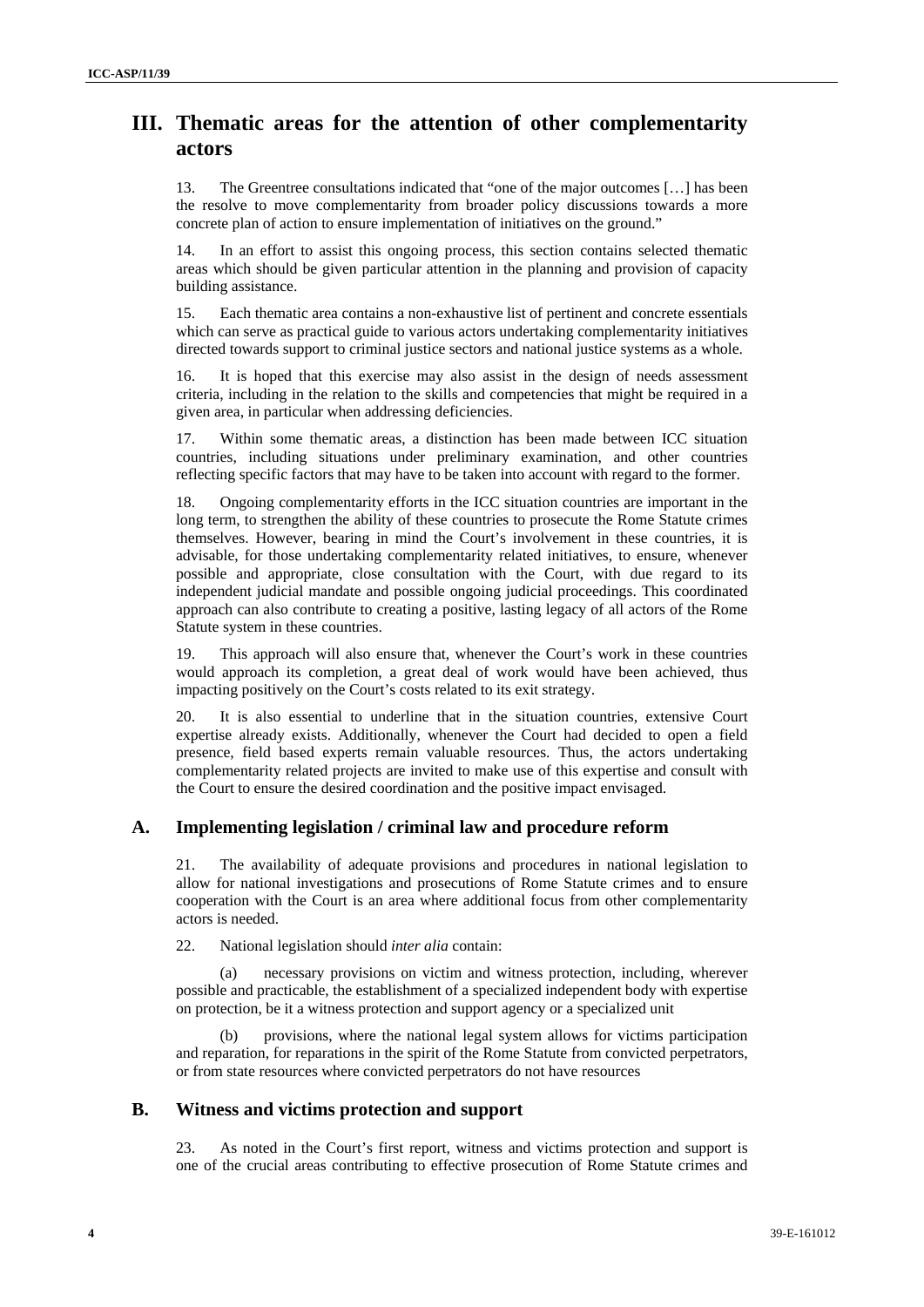the conduct of fair trial. The Court has gained a wealth of expertise and has developed a "tool kit" on witness protection.

24. Distilling this experience into concrete and practical suggestions/ideas as to how best establish and/or reinforce national capabilities, in particular when efforts by other actors active in complementarity related initiatives is now of essence. As noted in paragraphs 17-20 above, it is desirable that consultations with the Court occur whenever witness protection related projects are undertaken in situation countries, in particular as the Court's experience in situation countries is relevant and useful to share with actors leading complementarity projects.

25. Areas of interest may include:

(a) the need to conduct assessment of existing witness protection programmes (if any), including the expertise and skills and competencies of staff on protection and psychological support;

(b) assessments of the capacity and expertise to conduct risk assessment for each witness;

(c) skills to facilitate contacts with witnesses of prosecution or defence while minimizing the risks;

(d) skills to facilitate witness reintegration into communities following testimonies or where needed return after having been under protection measures for a long time;

(e) ensure adequate safe locations for the interviewing of witnesses with necessary operational support;

(f) ensure means for witnesses to remain in contact with protection officers and officials for either the prosecution or defence;

(g) assistance to authorities to draft agreements for the international relocation of witnesses and their families, if necessary;

(h) development of a local network of psychosocial and healthcare providers that can be used by the national courts to assist witnesses and participating victims in need;

establishment of a rigorous vetting procedures of protection and support officers to exclude suspected perpetrators and their sympathizers, or those suspected of pursuing a political or criminal agenda;

(j) witness management capacities; and

(k) in relation to situation countries, constant dialogue with the Court to:

(i) share good practices in a variety of fields, including physical protection, management of gender-based crimes witnesses and other vulnerable witnesses and victims, psychological and psycho-social support;

(ii) design tailored training modules;

(iii) connect and direct relevant actors to tap into the expertise of UN agencies i.e. United Nations Office on Drugs and Crime (UNODC) and United Natiosn Development Programme (UNDP) with whom the Court has developed a long standing working relationship;

share specialized expertise to allow reintegration of individuals who have been in the national protection programmes for some time back into the normal life; and

(v) training and support for individuals leaving the ICC Protection Programme.

26. As regards witness and victims protection and support matters in the courtroom, the following areas may require specific attention:

know how to orient the witnesses and participating victims to the judicial process and the courtroom before they testify;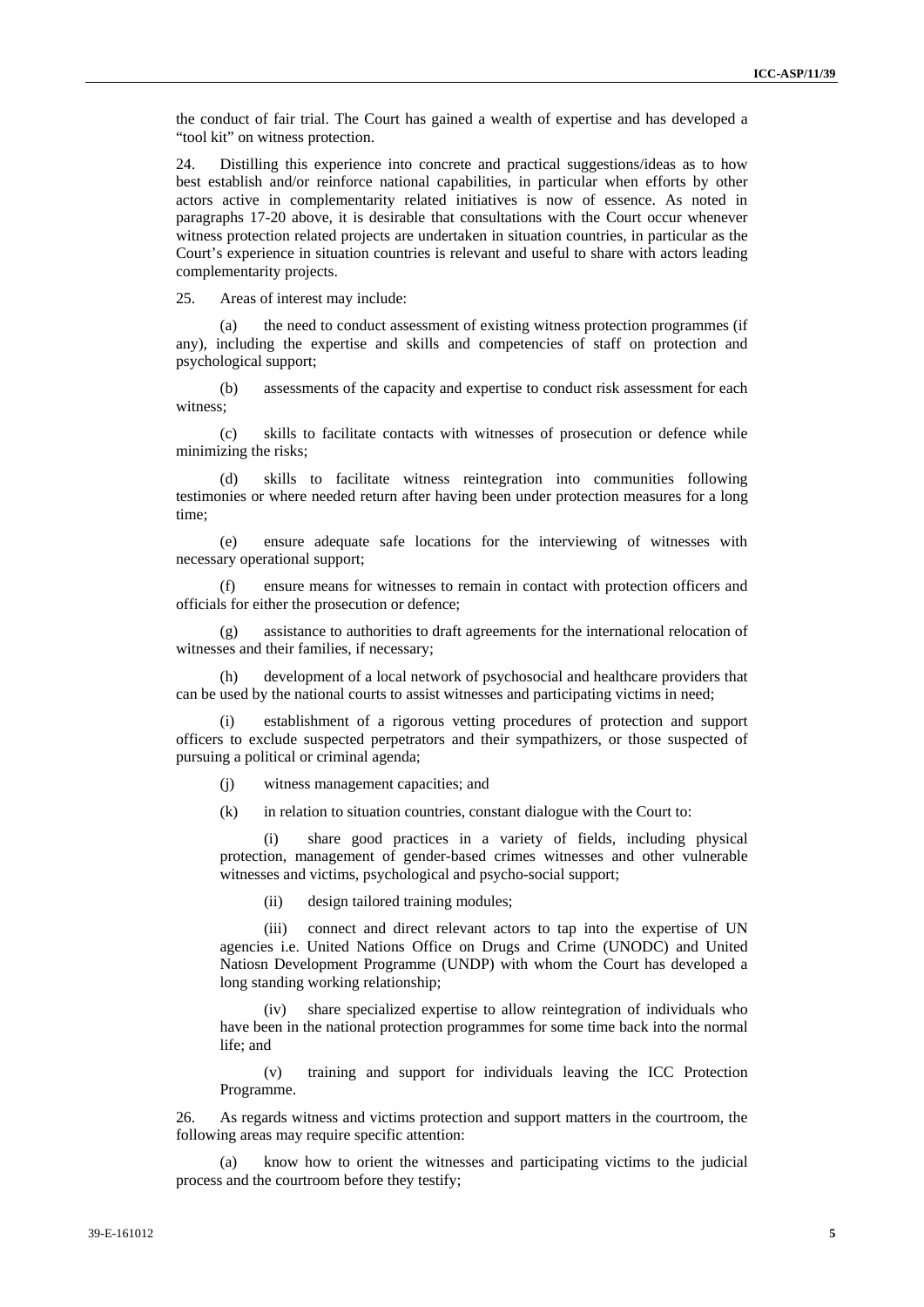(b) familiarization protocol in place for those testifying;

(c) staff with skills to conduct psychosocial evaluations of witnesses, provide psychosocial support to vulnerable witnesses during their testimony, advise the court of special needs, and otherwise provide care or refer them for treatment;

(d) know how to train court staff on the respectful treatment of witnesses and participating victims;

(e) linguistic skills to interact with all witnesses, regardless of ethnicity. If not, ensure that trained and trustworthy interpreters are available;

know how to manage and deal with both defence and prosecution witnesses in the same case without compromising the parties and the witnesses; and

courtrooms equipped to screen the witness from public view, distort the witness's face and/or voice, and allow for testimony by video link wherever practicable.

### **C. Strengthening legal representation**

27. Strengthening the competencies of the counsel and their ability to prosecute or defend international crimes in their own national jurisdictions at the national level is essential to ensuring fair trial.

28. In this area, building on the Court's experience to date, areas of interest for capacity building actors may include, but not be limited to, the following:

assist in the development of a professional Code of Conduct for Counsel drawing on relevant national and international experience, including the ICC Professional Code of Conduct for Counsel;

assist in the development of a legal aid scheme based on internationally recognized standards to facilitate defence adequately funded and commensurate with the case complexity;

(c) provide adequate logistics and office equipment when and if applicable;

(d) Reinforce the capacities of counsel in the following areas:

(i) the language skills to interact with clients, or the use of trained interpreters;

(ii) advocacy skills;

(iii) sufficient capacity and case management skills, in particular how to maintain to manage a complex case, and maintain updated files regarding clients, and ensure that confidential material and information are stored and processed in a safe and secured location;

(iv) special skills to interact with vulnerable witnesses, and to organise and provide training for him/her and the team, in particular, but not exclusively, on how to avoid re-victimisation and secondary victimisation, understanding trauma, developing communication and interview techniques for special-needs groups, etc. and

(v) skills to use information technology available.

(e) Where victims participation is allowed under national law, assist:

(i) in the development of a legal aid scheme for victim representation;

(ii) enhancing the capacity of legal representatives to travel within the jurisdiction to keep clients informed on a continuous basis on the development of the proceedings and respond to their inquiries in a timely and friendly manner using a language and terminology that they can understand;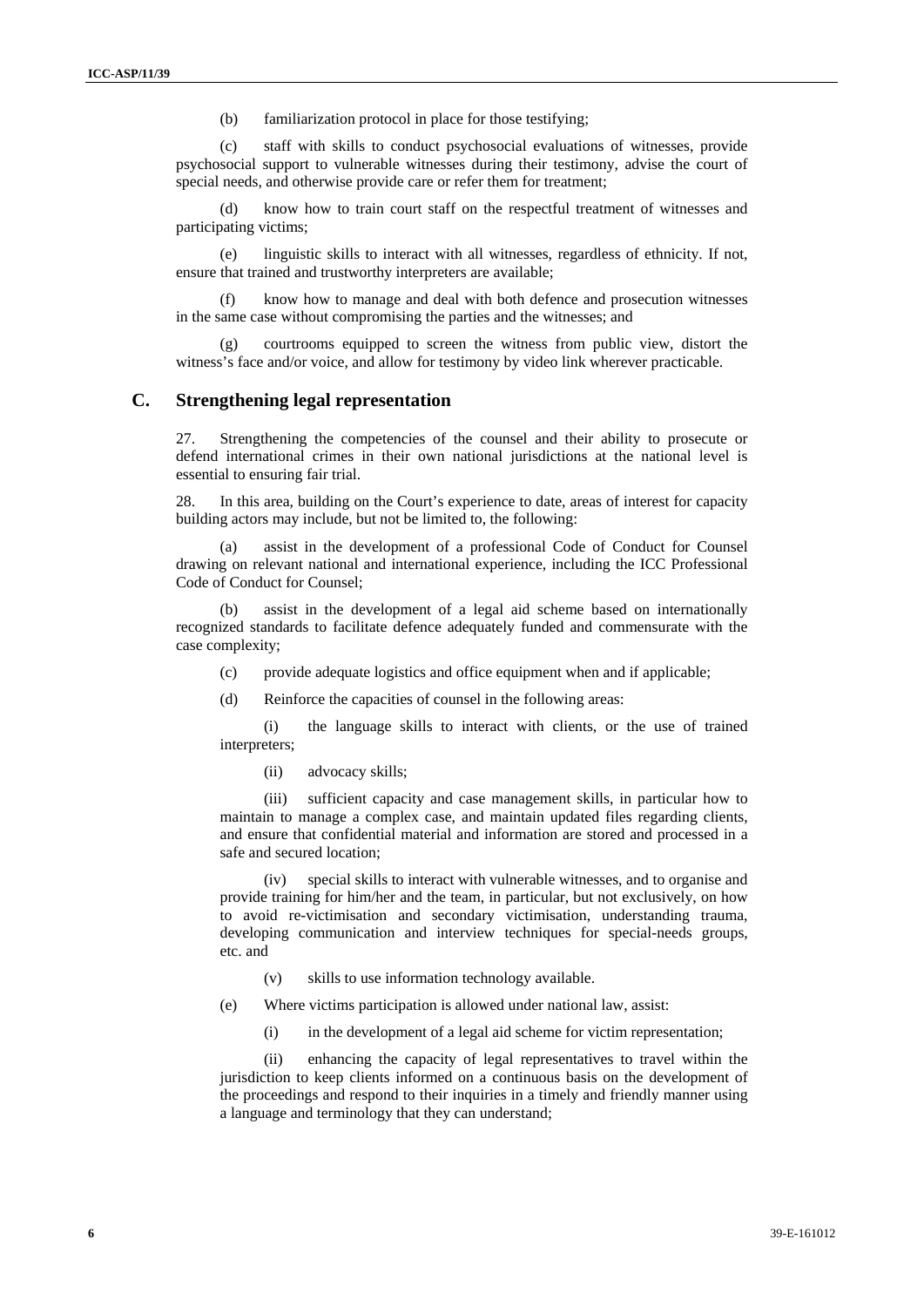(iii) the legal representatives for victims to develop:

solid knowledge of national and international substantive and procedural criminal law, including the rights of victims, and the availability of appropriate legal support in the form of legal research and advice;

skills in representing vulnerable persons and/or large groups of victims;

skills to formulate and implement a strategy for engaging with victims based on established principles and good practices. This strategy should be accompanied by a budgetary proposal that will ensure the sustainability of the strategy throughout the proceedings.

#### **D. Outreach**

29. Making judicial proceedings public is a central element of a fair trial and therefore necessary to ensuring the quality of justice. Experience has shown that communities that have a good understanding of justice systems are less vulnerable to misinformation. Consequently, outreach is conceived as an integral part of conducting public and fair proceedings for international crimes and it is advisable that national jurisdictions put in place mechanisms to ensure that communities affected by the commission of Rome Statute crimes understand the role of judiciary and are able to follow proceedings. Regular and tailored communication strategies will increase confidence of these communities and enable the jurisdictions to better understand the concerns and expectations of these communities so that they can respond more effectively and clarify, where necessary, any misconceptions that might exist. It will also contribute to reduce the costs of national proceedings by making, for example, witnesses more willing to cooperate and thus investigations more effective.

30. Greentree consultations have strongly emphasised the transformative effect that outreach can have on affected populations. It also clearly underlined the fact that strategies on outreach should be developed from the outset to ensure that main objectives of the judicial mechanism are not overshadowed by challenges such as misperceptions or allegation of political interference.

31. This is all the more relevant as regards ICC situation countries, bearing in mind the fact that outreach is essential to ensuring that the affected communities build trust in international justice and better understand its complexity, including the relationship of local and international justice mechanisms. Therefore, with the experience built to date, it is essential that the Court be consulted, when possible, in the implementation of outreach projects led by other actors of the international justice system and development agencies. For example, this approach has had positive results in the Kenya situation, where outreach projects have been implemented by local actors with external funding and in close consultation with the Court.

32. Similarly, in situation countries with arrest warrants not enforced for a number of years, and where the Court is implementing an outreach maintenance strategy, its knowhow has been already transferred at the national level. Thus, the local networks of civil society organizations, media, local authorities and capacity building actors with whom the Court has been working for several years can continue working effectively.

33. The ICC Strategic Plan for Outreach<sup>6</sup> can serve as blueprint for the development of tailored outreach programme by others. In addition, below, few general guidelines are provided to assist in the development of a solid outreach program which should take into account inter alia:

(a) the size of the country and the size of its population;

(b) levels of literacy among the population, especially those elements most affected by the conflict;

<sup>&</sup>lt;sup>6</sup> Strategic Plan for Outreach of the International Criminal Court, ICC-ASP/5/12.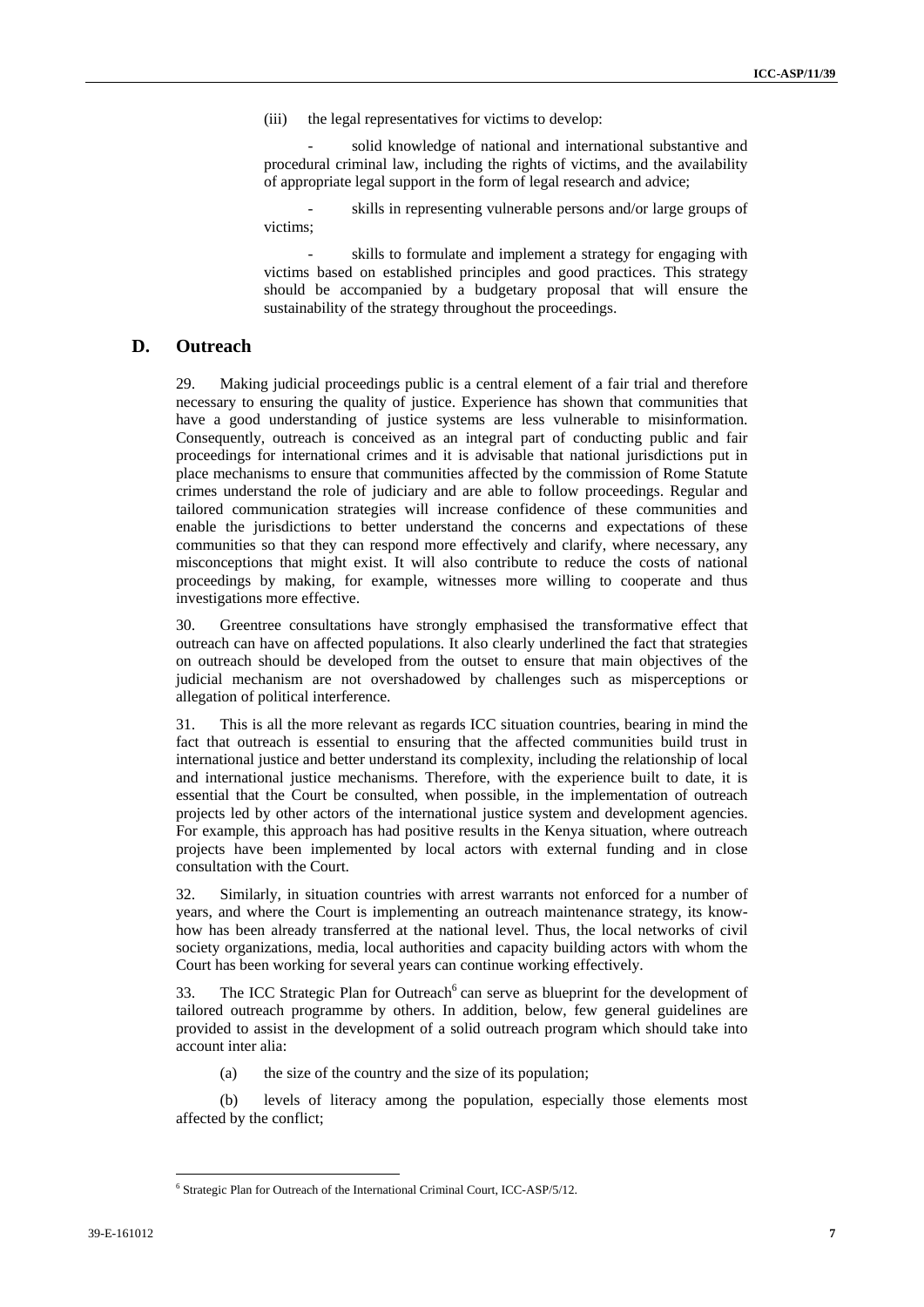(c) the reach of newspapers, radio, television and the internet, especially among those communities most affected by the conflict;

general levels of knowledge about criminal justice concepts, including the rights of suspects and the accused, especially within communities most affected by the conflict;

(e) general levels of trust in the justice system, especially within communities most affected by the conflict;

(f) levels of understanding about the mandate of the international criminal justice mechanism, including its temporal and geographic jurisdiction, when applicable;

(g) levels of support for proceedings involving international crimes, and the degree to which support varies among identity groups involved in the conflict;

(h) the presence of other transitional justice mechanisms in the country, if applicable;

(i) the capacity of local civil society organizations to participate in outreach activities; and

(j) an early start of the outreach activities

34. Efforts should be made to:

(a) assist in establishment, where possible, of offices within the justice sector that already conduct outreach-type activities staffed with staff with interdisciplinary teams with a variety of complementary skills, including communications, education, legal and relevant language skills. These office should be equipped with adequate resources for the production and dissemination of outreach materials;

- (b) encourage senior court officials to participate in outreach events; and
- (c) cooperate and coordinate with outreach conducted by other local actors

### **E. Victims participation and reparation**

35. Victim participation and reparation is a new development in the international criminal law as well as an evolving concept. At a national level, it is relevant for a limited number of national jurisdictions. In spite of the limited international experience with victims' participation and reparation issues, there is progress which can be of relevance for these jurisdictions.

36. Therefore, for those national jurisdiction allowing under their national law for victims participation, areas which would require particular assistance and support could entail:

(a) establishment of tailored communication programmes/strategies able to convey very clear and simple messages to victims, in languages they understand with the aim to empower victims and victims communities. Such communication should be systematic, not just once, and at the right times (key moments);

(b) guide and assist victims through the legal proceedings; do not expect that they will access public information, be able to complete any legal documents required for their representation in the proceedings or understand legal jargon;

(c) ensure that victims are assisted by properly trained persons;

(d) ensure, whenever necessary, psycho-social support which should take into account the community as well as the individual;

(e) encourage the establishment of local victim associations;

(f) engage legal professions in representing victims, train them, using whenever appropriate, the Court's yearly Seminar on Counsel model, which can be replicated at the national level, including not only counsel, but also resource persons and other members of teams representing victims in the national proceedings.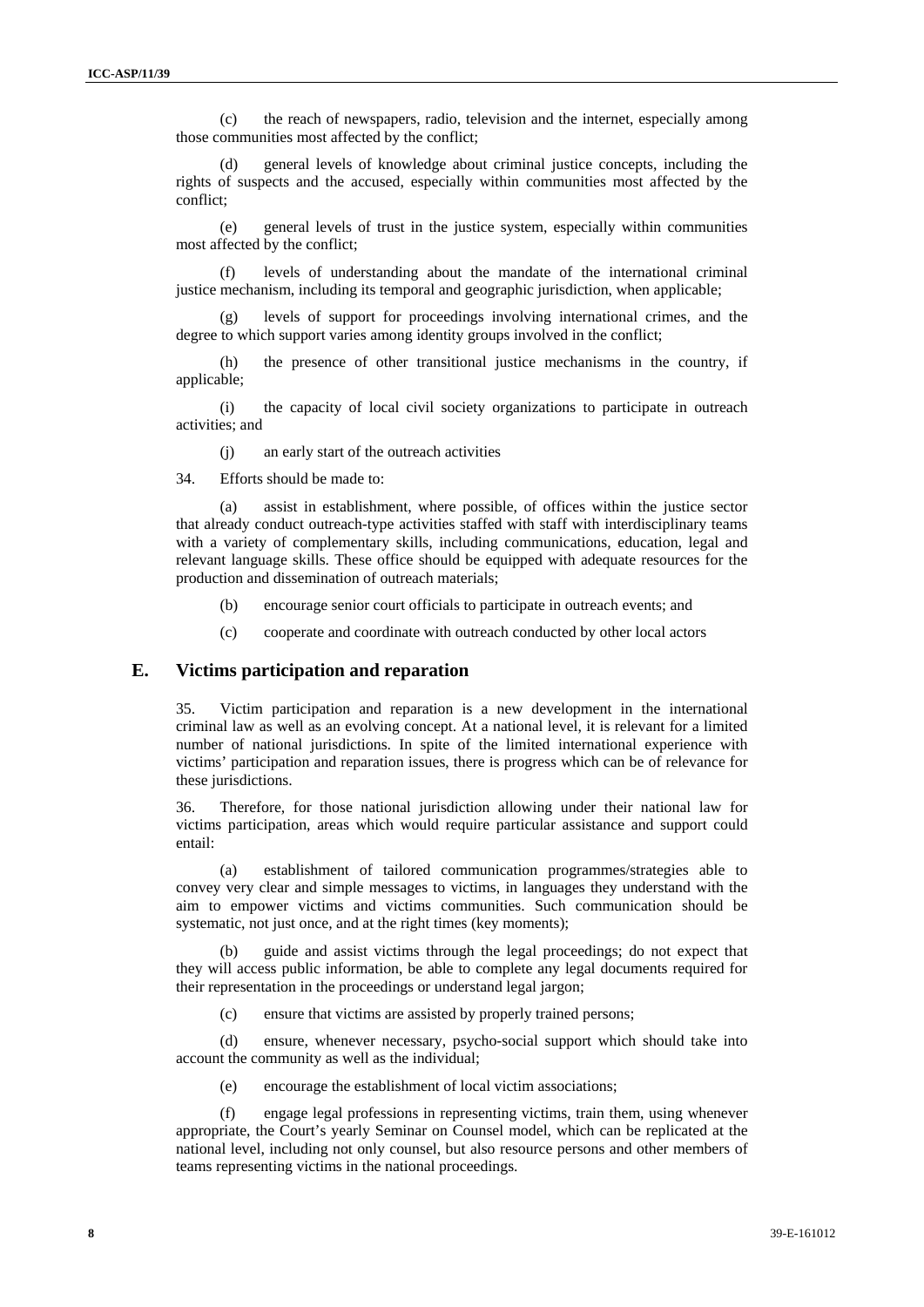37. As regards, reparations issues, again wherever appropriate and allowed under the national law, the following guidelines could be of assistance in reinforcing complementarity projects dealing with this matter:

(a) clear definitions and procedures for judges dealing with reparations, including allowing for consultation and/or participation of victims in legal proceedings relating to reparations, setting standards relating to evidentiary matters, and establishing criteria on who can qualify for reparations, individual and collective;

(b) set up a body responsible for administering judicially-ordered reparations, including a legal framework for such an institution;

(c) ensure training for judges, magistrates and other members of the legal profession on reparations including international best practices and jurisprudence;

(d) develop expertise in enforcement of reparations, including tracing, freezing and seizing of assets, including training of relevant staff, and specific expertise on how to facilitate international cooperation with other states in tracing, freezing and seizing the assets of convicted perpetrators; and

(e) where reparations are implemented, ensure broad outreach programmes explaining in simple terms reparations.

#### **F. Court management**

38. Effective court management processes are crucial to providing fair trials, from archiving and document management to translation, interpretation and judicial support functions. This area is commonly referred to as the engine room of courts and judicial proceedings. The Court has been developing "state of the art" court management support, including the e-Court system whereby all documents in the proceedings are available to all parties electronically and remotely, subject to classification and security parameter. This know-how can be transferred to the national level to assist in reinforcing court management systems related to proceedings involving international crimes.

39. Additionally, as mentioned above, in a number of areas such as victim participation, outreach and legal representation, the assistance of specialised interpreters may be needed. In this regard, the Court has established a programme for training paraprofessional interpreters.

40. Following a rigorous selection process, the interpreters are able to interpret from and into the relevant language which is not taught in interpretation schools. The Court has thus trained interpreters for Acholi (Uganda), Swahili (DRC), Lingala (DRC), Sango (CAR) and most recently Zaghawa (Darfur). These interpreters are always from situation countries.

41. Since a number of situation-related languages do not have adequate terminology for court proceedings, the Court's Interpretation and Translation Section has created, in consultation with experts, and/or validated terms for court proceedings before the Court. It is through this work, for instance, that the Rome Statute was translated into Acholi, generating interest and debate in Uganda about the Acholi language and terminology. The Statute was also translated into Standard Swahili. Reference documents such as the terminology bulletins in official and situation languages present the terminology required for court hearings. For example, the bulletin entitled Phraseology in the Courtroom has expressions in French, English, Arabic, Congolese Swahili, Standard Swahili, Lingala and Sango.

42. The trained experts by the Court as well as the terminology bulletins developed can be availed of by various development actors who should take this unique expertise into account in the implementation of complementarity initiatives.

# **G. Training and advice**

43. For the purpose of enhancing and supporting national investigations and prosecutions into massive violence, national prosecutors and judges could benefit from expert trainings, to understand the complexities of dealing with such large-scale cases.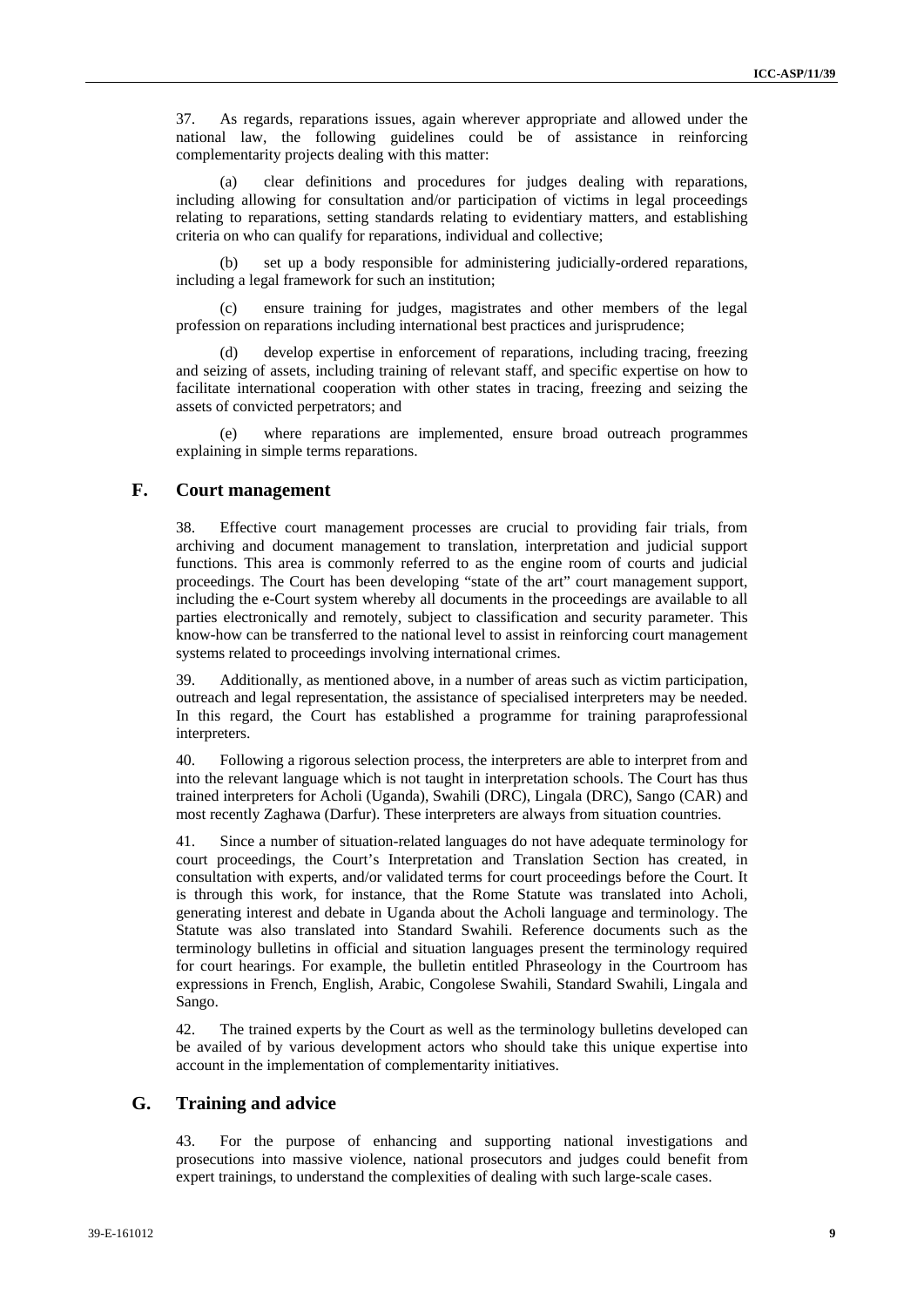44. In Colombia for instance, past trainings, such as those provided to members of the judiciary under the Justice and Peace Law, proved useful to help address the scope and the broader context of the crimes committed. To deal with complex cases, such as those relating to the links between paramilitary groups and politicians, members of the military and national police, members of other branches of public administration, and companies, could benefit from further trainings. The United Nations, Organization of American States, and Andean Commission of Jurists can assist Colombia in further investigating allegations against high-ranked members of the Colombian armed forces, specifically with regard to cases of 'false positives'.

45. Also in Nigeria, the national police could benefit from further expert training in conducting large-scale investigations.

46. In addition to training, also the deployment of special judicial advisors can assist national authorities. In Guinea, for instance, the United Nations Special Representative of the Secretary-General on Sexual Violence in Conflict has proposed such deployment to assist the investigating judges in areas identified as requiring further support, such as work methodology, protection of victims and witnesses, engagement with civil society, and development of a communication strategy.

# **H. Supplies and resources**

47. National authorities, in particular investigative organs, will need the proper supplies and resources, such as computers, telephones, transportation means, and other appropriate equipment, for conducting criminal investigations and collecting and preserving evidence.

48. The situation in Guinea is an example of where these capacities could be further enhanced.

49. In the DRC, proper communication networks will help to ensure police investigations in remote areas.

#### **I. Security**

50. Creating a secure environment for national authorities, in particular judicial and prosecutorial entities (in addition to that of victims and witnesses<sup>7</sup>) is also an area requiring enhanced support from complementarity actors.

51. In Nigeria, State prosecutors working on criminal cases related to the intercommunal violence could particularly benefit from such support. Also in Guinea, the provision of adequate security to the judges would help national investigations.

#### **J. Forensic expertise**

52. National investigative and prosecutorial efforts may be enhanced by ensuring the proper forensic expertise, which will in turn also assist the Court's activities, in particular those of the Office of the Prosecutor.

53. In Guinea, for instance, the pool of judges in charge of the investigation into the 28 September 2009 events could be supported through forensic and criminal expertise.

54. In the DRC, particular focus on phone intercepts may be useful to assist complementarity efforts.

#### **K. Centralisation of judicial information**

55. Centralisation of judicial information (national central record of case law, casier judiciaire) would assist both national investigations, as well as those of the Office of the Prosecutor of the Court. This would be the case in particular in the situation in the DRC.

<sup>&</sup>lt;sup>7</sup> See section B above.